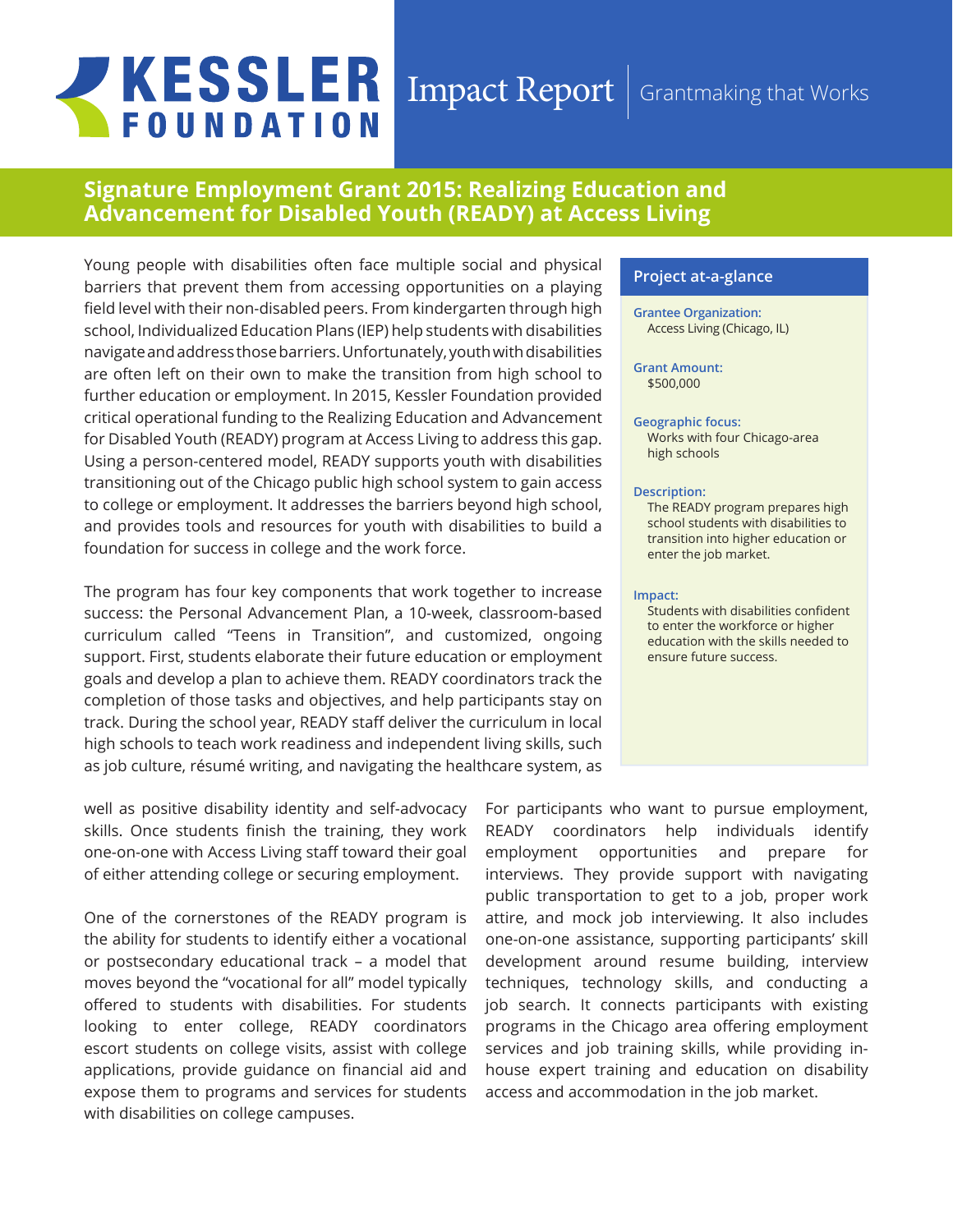Students, whether they are interested in pursuing employment or postsecondary education, are provided targeted work readiness training, one-on-one transition planning, and ongoing coaching and support by dedicated READY coordinators whose foremost goal is ensuring that individuals continue making progress toward their personal employment plans and overcoming barriers to success. READY both directly supports students with disabilities and serves as a bridge to other organizations, thereby providing a continuum of service. Indeed, program coordinators sometimes take on case manager roles and the program is expanding its partnerships to connect students with additional services.

In its first year, READY recruited 70 students with disabilities, predominantly black and Hispanic students with disabilities, to participate. READY has had significant demand from the Chicago Public School system and expects to meet or exceed its initial goal of recruiting 120 students. Such demand demonstrates the important gap this program fills for youth with disabilities preparing to transition out of high school.

Thus far, READY has had significant placement success with students – many finding their very first job. It partners with four job training and placement organizations that are responsive and enthusiastic about working with READY students. To ensure the greatest possibility for retention and education completion, READY provides one-on-one support for at least a year after participants enroll in school or begin a job.

## **Key elements of success**

Without the services the READY program provides, many students with disabilities in Chicago would be left behind, with far fewer options, in the transition process from education to adulthood. Several features of the program standout in its success thus far.

## Challenging stereotypes

Committed to challenging stereotypes and breaking down institutional and community barriers, Access Living is a nationally recognized change agent at the forefront of the disability rights movement. Critical to the READY program is an approach that helps students with disabilities build pride in their identity. As one READY staff member described, the curriculum and the program, work to teach students to "empower their disability and own who they are and battle the stigma of disability."

One noteworthy strength of the READY program is its staff, many of whom have disabilities, and can relate to the participants' challenges. They provide a real-life demonstration about the possibilities for individuals with disabilities in the workforce and in education. In surveys, participants noted that the staff with disabilities embodied the skills and success they were seeking, motivating and building confidence in students.

## Flexibility and scalability to high schools throughout the country

The program is designed to be adaptable and scalable, so other institutions and organizations around the country can use READY as a model to implement their own programs. In particular, READY program can serve as a model for the 400 Centers for Independent Living across the country. Beginning in 2016, all independent living centers were required to offer services that "facilitate transition of youth to postsecondary life." Access Living is sharing its READY model as a template for how Independent Living Centers can fulfill this role successfully. It has conducted webinars for the Independent Living Research Utilization (ILRU) and the National Council on Independent Living (NCIL) as well as shared the model at conferences. Access Living's READY Program Coordinators and Program Manager (as well as Elaine Katz of Kessler Foundation) presented the program at the 2017 National Council on Independent Living Annual Conference. Hundreds of Centers for Independent Living from across the country attended the conference, many requesting information